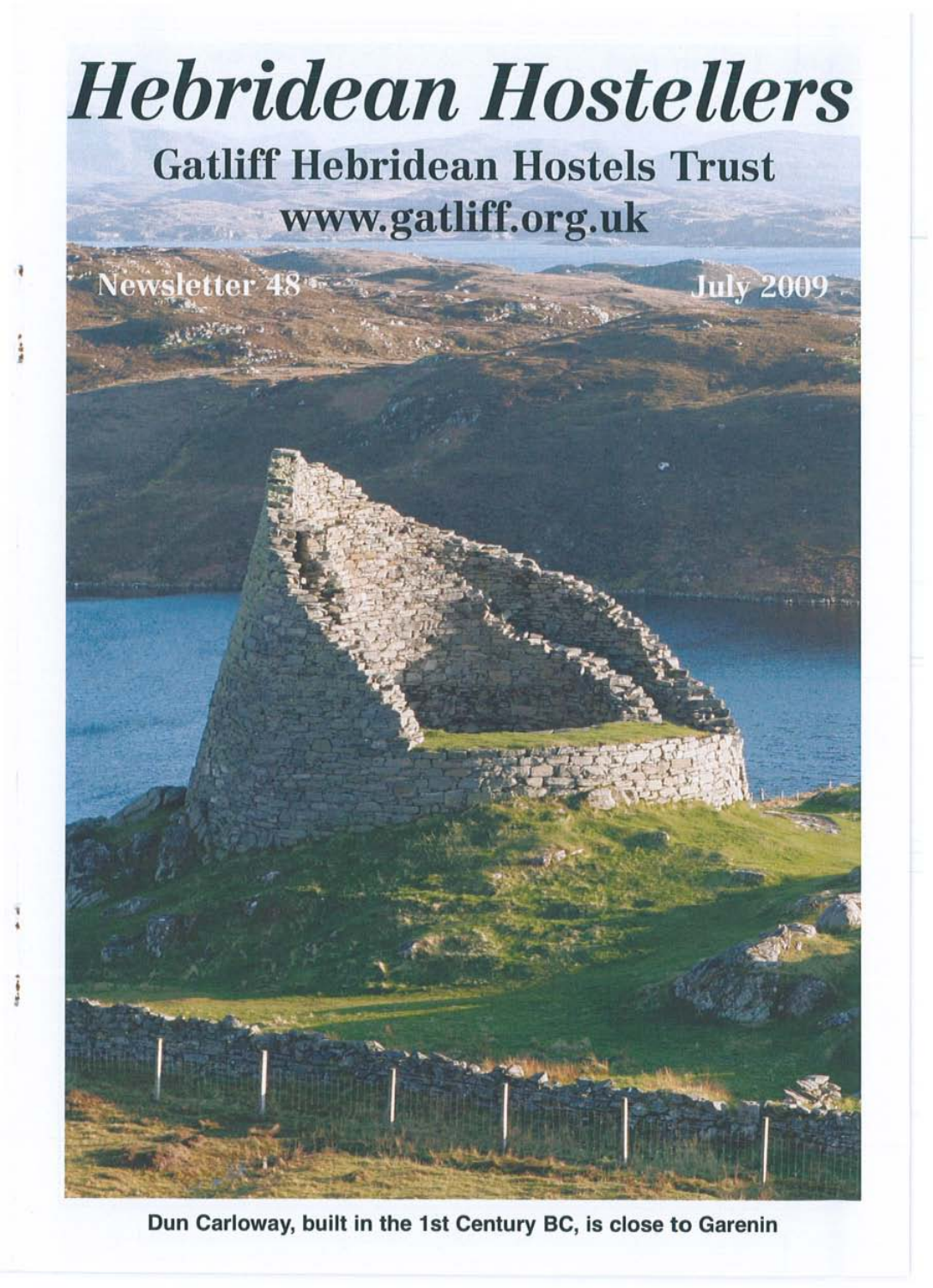## **Look, Listen and ... Leaf**

**The Islands Book Trust** is regularly featured in these columns for three significant reasons. It is a membership-based organisation that encourages interest in islands, in general, and Scottish islands, in particular. Its programmes include talks, walks and trips to areas within the vicinities of the Gatliff hostels. **The** Trust's list of publications grows ever more extensive and appeals to many of our members.

The July outings on Saturdays 4 & 18 are to **Vallay,** across the sand causeway from North Uist, and to the **Former Settlements of Kinlochresort,** in that no-man'sland between Lewis and Harris. **Norman Johnson** will be leading the former; **Bill Lawson** the latter.

The August dates to note are Thursday 6 when Bill Lawson will talk on **Emigration from the Outer Hebrides** and Saturday 8 when he will lead a trip from the Nurse's Cottage on Berneray to **Pabbay.** Then from Monday 24 - Saturday 29 there will be the Fourth Hebridean Book Festival, **Faclan.** 

A Three-Day Conference will be held at Leverburgh from Thursday 10- Saturday 12 September on **Island Emigration.** This has been arranged as part of the The Year of Homecoming' events that are being promoted throughout Scotland.

**Alasdair MacEachen** will be presenting **Natural Gifts and Tenacious Memories** on Saturdays 3 October and 21 November at Griminish, North Uist. Thursday 22 October is a special occasion - the Sixth Annual Angus Macleod Memorial Lecture at Gravir, South Lochs. It will be given on **Crofting and a European Future** by the **Rt Hon Charles Kennedy MP.** 

Then on Tuesday 17 November, **Colin Scott Mackenzie** will address the issues involving **Island Comparisons: Invidious or Otherwise.** This comprises 'Reflections on Life in the Western Isles, Orkney and Shetland.'

Careful planning is obviously required to incorporate these stimulating events into personal schedules, but reductions in fares on the CalMac crossings make island trips increasingly affordable. The finer details of the **timings and venues** of the Trust's programme are readily available on its informative website www.theislandsbooktrust.com So too is the range of books - with accounts of their contents and ways of ordering them. They are ready to leaf through and to read thoroughly.

# **The Islands Book Trust**

**For Further Details** 

**www.theislandsbooktrust.com** 

# **01 851 820946**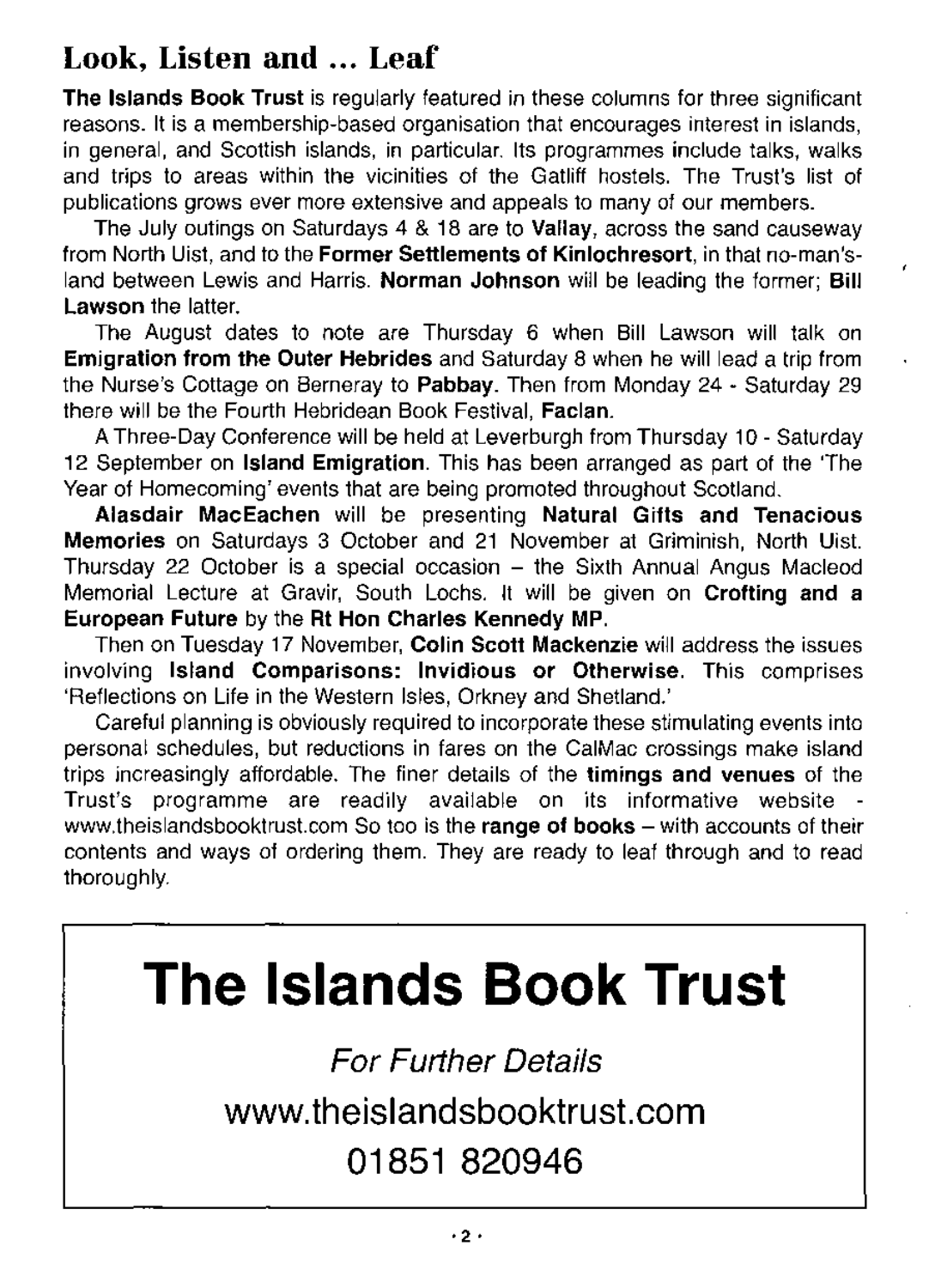## **Bus Stopping Places**

The bus services on the Islands have become rather **special** - for they do serve the Gatliff hostels rather well. The West Side Service on Lewis takes in Callanish and then the spur out to Garenin. The South Uist routes have a stop some 300 yards from the Howmore hostel by Rothan Cycles. A glimpse on the indicator board of a northbound bus at that junction could well show that its destination as 'Berneray - Gatliff VH'.

The Rhenigidale hostel is right at the end of the route and has special arrangements whereby a telephone call will ensure a seat on the service. One hosteller heading south towards Leverburgh thought that he had missed the bus on the main road. Then to his amazement the speeding vehicle stopped some 300 yards away and waited for him, alerted by a mobile phone call from the driver of the **connecting service** on which he was the passenger.

## **Flyers Are Off**

For many years the Trust has published the flyer **Simple Hostels of the Outer Hebrides.** At one time it appeared annually and then, subsequently, when the fees changed. However, the usual print-run of 10,000 copies has become increasingly" expensive and the number of virtual visitors to the website has risen dramatically. There are close on 50 a day during the Spring and and Summer. Consequently, the GHHT has made a temporary halt to creating a paper trail to its doors and now relies on a number of strategically placed advertisements together with the website information.

One stroke of good fortune for the GHHT has been the composition of the **SYHA Guide** which includes entries on all affiliated hostels. In marketing terms, the premier place to be on a page is at the top right-hand corner. This is where the eye tends to be drawn. As it happens, all four Gatliff hostels have, by chance, been placed in this position. It has been determined by the alphabetical listing and not by a compositor's whim or a designer's favouritism.

## **Walking at the Top**

The **Galson Estate Trust** (www.galsontrust.com) is entrusted with the management of 56,000 areas at the very north of Lewis. There is an interactive balance between a crofting lifestyle, the panoramic landscape and its diverse natural environment. Urras Oighreachd Ghabhsainn has a membership of over 1150 people, 75% of the 22 crofting townships.

A series of **conducted walks** are taking place, with Gatliff-hostel users particularly invited. In July, the Habost Machair and the Loch Stiapabhat Nature Reserve will feature together with Shader Village and the proposed wave power-station. In August the destinations will include the Butt of Lewis and Borve Village, while September's will be Dun Eistean and South Galson.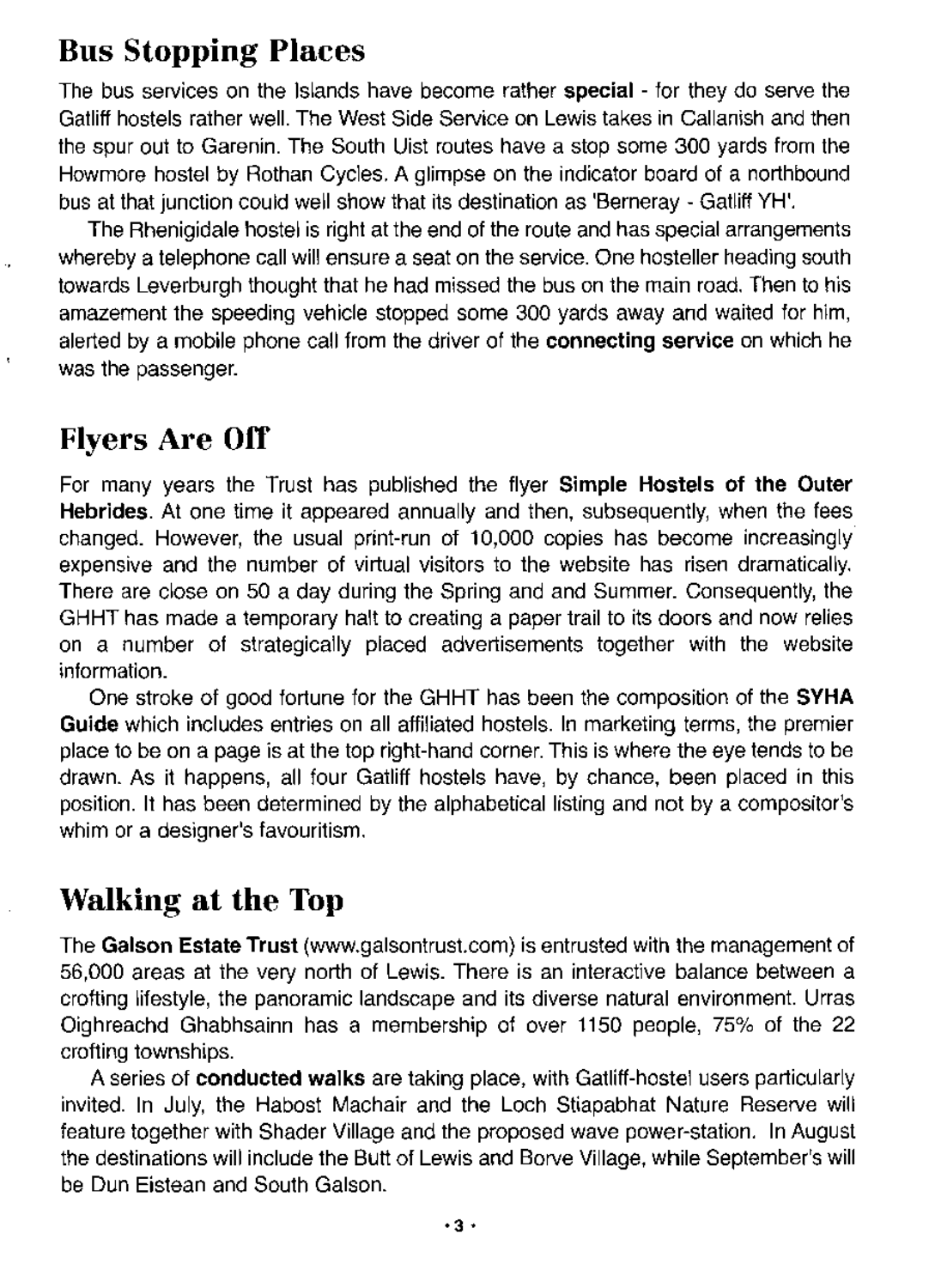## **Collecting for High Achievers**

The Western Isles can be an area in which to indulge in **'peak-bagging'** or alternatively to avoid such passions. It depends on whether the classification systems appeal. One hostel visitor claimed to have climbed all 284 Munros (Scottish mountains over 3000') between 1985 - 90 when he switched to a 19-year 'collection' of the Corbetts (those from 2500 - 2999'). Of these only one, An Cliseam, is in the Outer Hebrides. Was he interested in the Grahams (2000 - 2499' peaks to the north of the Highland line)? Of these there are just four in the Isles – three on Harris and Beinn Mhor, relatively close to the Howmore Hostel in South Uist. What about the 74 Marilyns in the same area, with their distinctive 500' 'ascents' all-round? His answer was both emphatic and negative. He had finished with 'bagging' and indicated that he was now enjoying mountains for the scenery, exercise, company and refreshing elevations that they provide.

Ì ì

 $\mathbf{I}$ 

## **Migration to the Web**

The **Crofters' Newsletter** - a compendium of observations made by visitors - has been circulated each year for quite a time ... in paper form. It has been printed and distributed by the traditional methods and has become an increasingly expensive item. Its format, though largely unchanged, will now be hosted on the website, with relatively few copies being produced to post. This dual form of production is a result of the new technologies available.

Another innovation will be the improved **content management system** of the website, enabling changes to be implemented quickly and parts to be downloaded for the benefit of users. 2009 has seen another surge in the number of website visitors  $-$  with well over a thousand recorded monthly and the daily totals often in excess of fifty.

## **Problems of Attraction**

When people's preferences for specific parts of the Western Isles are gauged in surveys, the islands of Harris, Barra and Berneray usually score highly. The creation of the causeway and the introduction of a CalMac ferry service to Berneray made it a **natural half-way point** for visitors endeavouring to see the complete island chain.

The number of camper vans has increased significantly with a subsequent increased demand for the facilities of water-filling and waste-disposal. This led to some enterprising owners using the **day-rate** at the hostel just to give access to basic services. Consequently this rate has been discontinued at Berneray where the camping fees are levied, even for occasional users.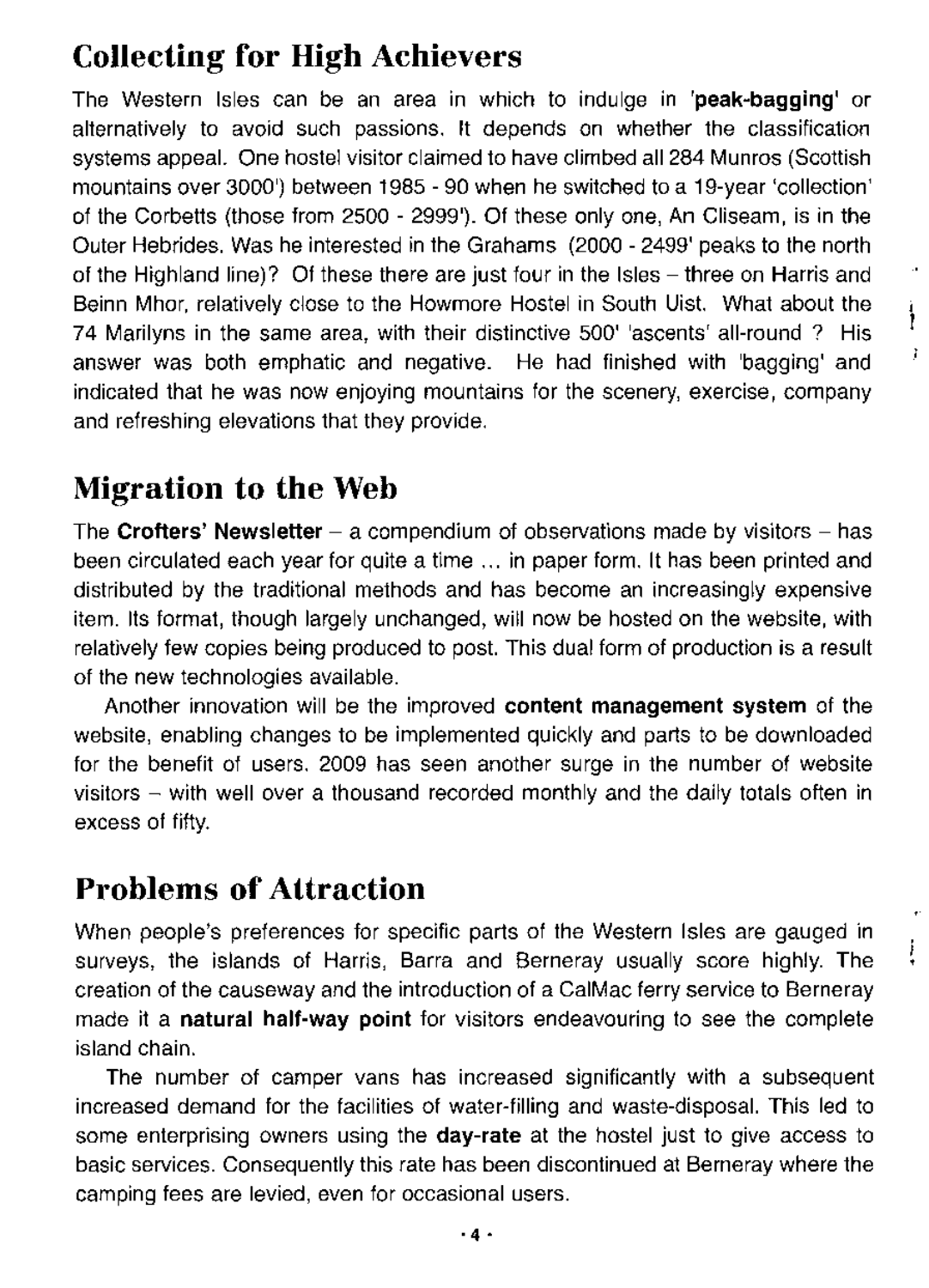#### **Jessie Macleod (1924 - 2009)**

**Jessie Barbara MacKiliop**  was, with her twin sister **Annie,**  born on the island of Berneray and grew up on their parents' croft known as Baile. Their father died when the girls were only 13 and they left school the following year. Their hardworking, competent and trustworthy ways were evident and they quickly found employment in the hotel industry. Jessie served in the Falls of Lora Hotel, near Oban, and in the Rodel Hotel, Harris.

j

In August 1951 she married retired merchant seaman, **Duncan Macleod,** and lived at Beasdaire, within sight of her childhood home. Their son,



**Calum,** was born two years later. Duncan's enthusiasm for genealogy, recounting tales of his travels and reciting poetry led their house becoming a venue for visitors and for legendary sessions of story-telling and of hospitality. Jessie's cooking skills and generosity of spirit were appreciated by many.

Her genial and caring ways were particularly evident when the **Berneray Hostel**  was opened and she and her sister shared wardening duties from 1978-96. Her welcoming ways led to some contacts with hostellers being sustained over many years. She shared with them the roots of her island community as well as her own care for the land and livestock, and, in return, enjoyed learning about their different cultures in the UK, Europe and beyond.

Jessie always encouraged Calum to attain high levels of education and was delighted when he became a Church of Scotland minister. She felt honoured to be asked to knit gifts for **Prince Charles** and **Princess Diana;** to be part of the Twins Gathering when she and Annie were the oldest surviving identical twins in the Western Isles; to be filmed having the Prince to tea during the filming of the documentary, Prince Among Islands.

On 23 April she broke her femur, was taken to the hospital on Benbecula, airlifted to the Western Infirmary in Glasgow where she died, unexpectedly, two days later. **Peter Clarke,** the GHHT Chairman, attended her funeral on Berneray and conveyed condolences to Annie, Calum and Ada, and her three grandchildren. He expressed the appreciation for her remarkable ways of making people feel both at home and on holiday in our hostel.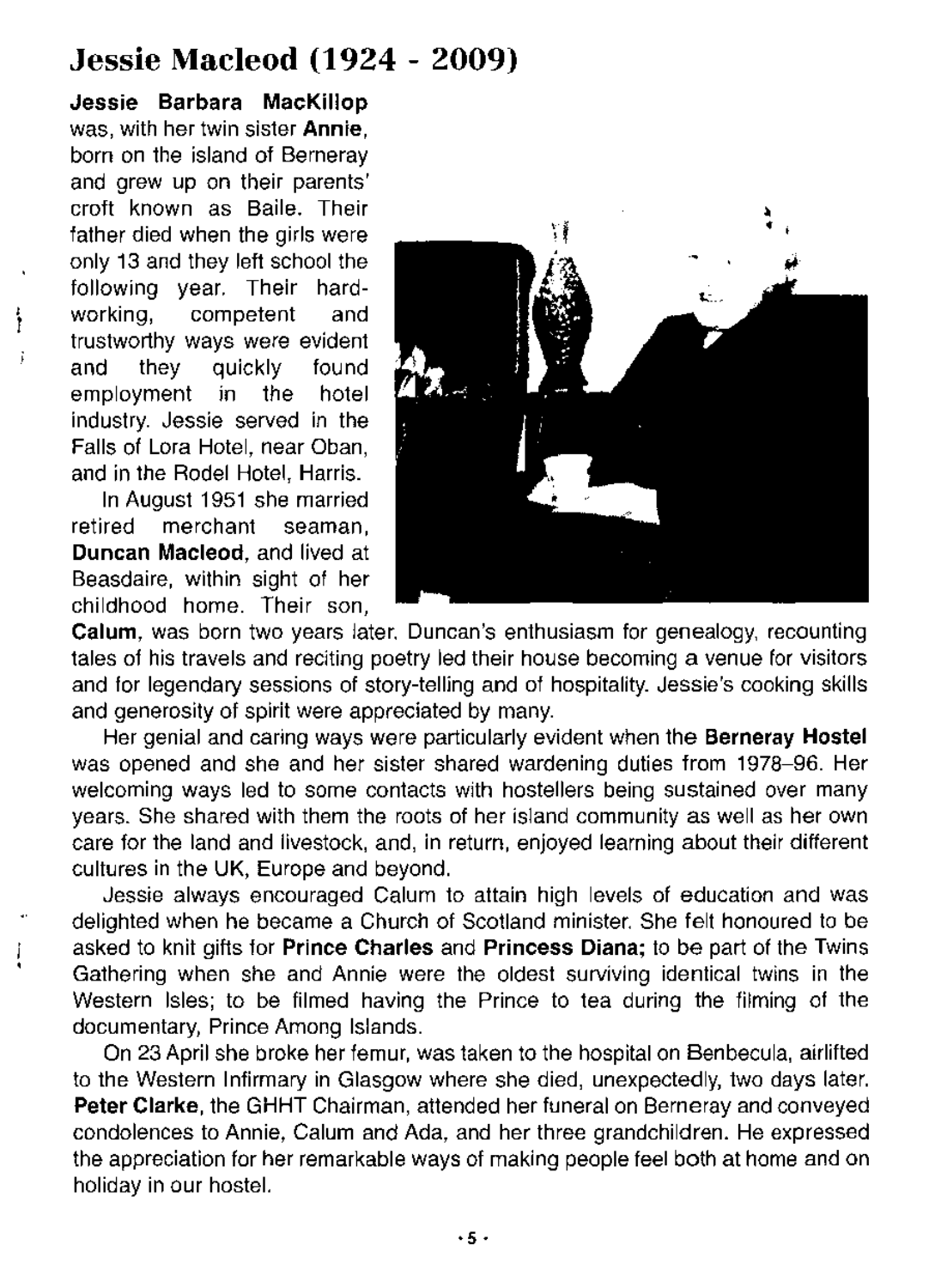## Miscellany

Irvine Butterfield, the hill walker, author, photographer and conservationist, died in May aged 72. He had succeeded in raising awareness of and enthusiasms for the Highlands and Islands. His obituary in The Times included this memorable paragraph - 'One tribute judged him to be a voice not crying in the wilderness, but crying for the wilderness'.

Two girls from the French-speaking part of Canada entered the **Howmore** Hostel, saw what was on offer and made sounds that suggested delight. A seasoned visitor in the Common Room advised caution with the remark, "This place is not that fancy." The reply was immediate and decisive  $-$  "The time has come to break away from fanciness !"

The Heritage Paths Project is progressing with the input of Scotways and Scottish Natural Heritage. The maps will soon be generally available in print form and the website www.heritagepaths.co.uk is an exciting way to see what is on offer. Peter Clarke's The Timeless Way has been a most useful single source for historic paths throughout the Western Isles.

During the month of June there has been a Golden Eagle Nest Watch from a site close to the Griminish Pier road on North Uist. This has been promoted by the RSPB Scotland staff and it could be well worth while getting in touch with them to see whether this type of contact with nature remains available. Initiatives of all sorts are on-going.

A specific initiative, by Cal Mac, has certainly proved popular and that's the Road Equivalent Tariff which has reduced the fares on the mainland crossings to the Western Isles. Consequences of this have been an increase in the bookings for vehicles. So trying to get a space for a car, without a reservation, can be a little like securing a bed at a Gatliff hostel  $-$  a matter of chance  $!$ 

| <b>HOSTEL OVERNIGHT FIGURES</b> |      |      |      |      |      |      |      |      |  |  |
|---------------------------------|------|------|------|------|------|------|------|------|--|--|
|                                 | 2001 | 2002 | 2003 | 2004 | 2005 | 2006 | 2007 | 2008 |  |  |
| Berneray                        | 1505 | 1858 | 2056 | 1896 | 2201 | 2311 | 2226 | 2147 |  |  |
| Garenin                         | 1225 | 1316 | 1522 | 1631 | 1577 | 1620 | 1301 | 948  |  |  |
| Howmore                         | 1034 | 1222 | 1627 | 1561 | 1552 | 1805 | 1727 | 1595 |  |  |
| Rhenigidale                     | 767  | 803  | 892  | 956  | 1178 | 1010 | 1035 | 919  |  |  |
| <b>TOTALS</b>                   | 4531 | 5199 | 6097 | 6044 | 6508 | 6746 | 6289 | 5609 |  |  |

## Visitor Numbers

The decline in the number of visitors in 2008 was, perhaps, caused by uncertain economic conditions, poor Summer weather in the Outer Hebrides, operational difficulties at Garenin and a two-month closure of Howmore for renovations. An upturn has certainly been evident during the first half of 2009.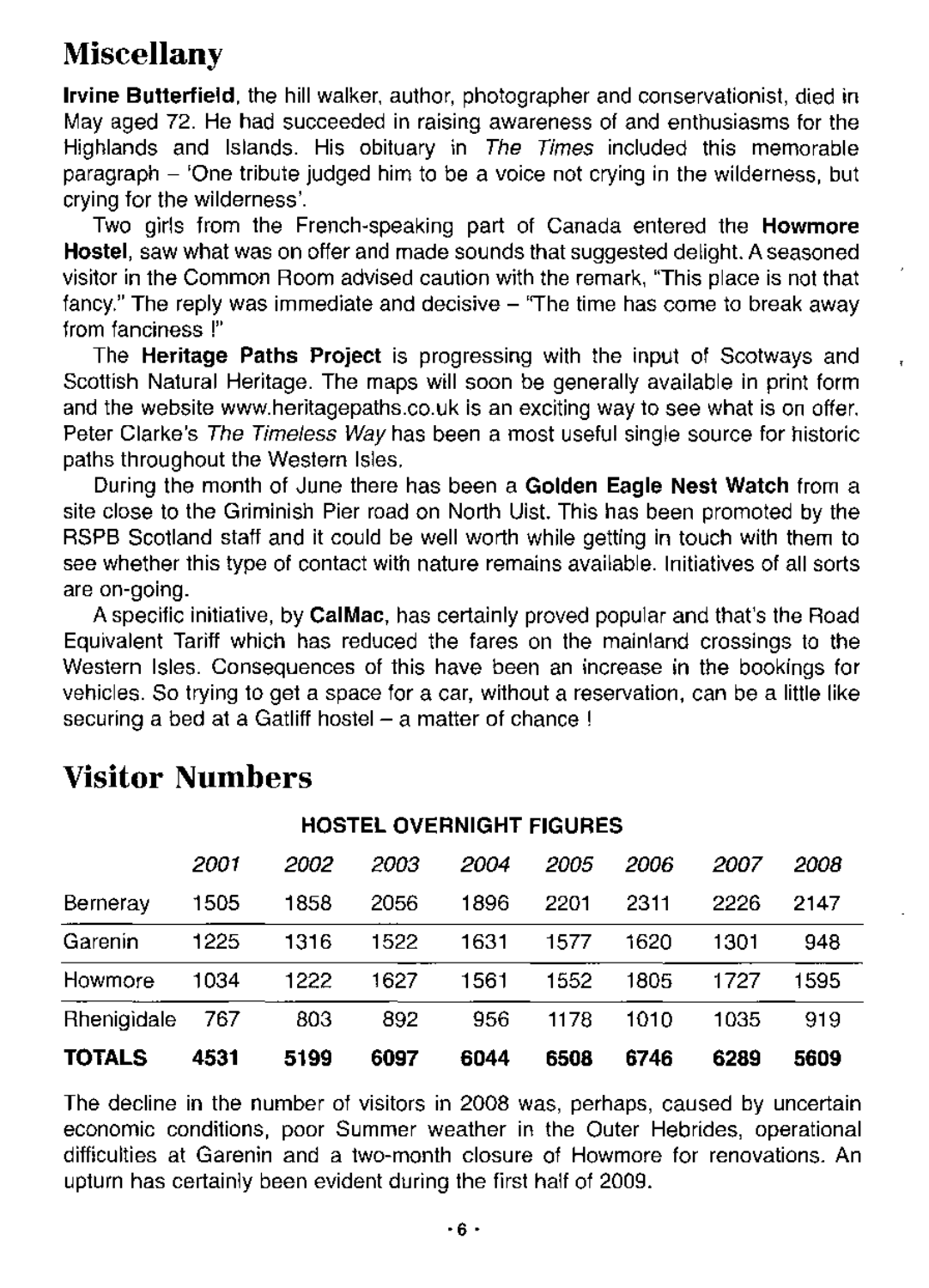#### From the *Hebridean Hostellers* Issue of Five Years Ago .....

'The more exciting route [to Garenin] is to take the Pentland Road and travel over terrain without a house in sight. The peat bogs, once extensively worked by local residents, and the ruins testify to former settlements. Even the access to Carloway itself is by a road-system based on the old workings of a mineral railway. The Pentland route itself may look formidable from the map, but it is a metalled road with plenty of passing places.' (Editor: John Humphries) [Some old routes never fade away]

#### and of Ten Years Ago .....

Well the secret is out. Uist has nearly a third more men than women and the figure is increasing. It appears that whilst the menfolk on the island have more than enough work to do with farming and fishing, the women are not happy having nothing more appealing to do than pack prawns or keep house. It is reported that most young women who grow up on Uist can't wait until they have saved up enough for the air fare to Glasgow to leave and find work there. In fact, it has been brought to the attention of the European Parliament which has given the island a 'love grant' to try to improve the employment opportunities for women and induce them to stay. (Editor: Jim McFarlane) [A case of Euro-Selections?]

#### and Fifteen .....

'The National Bank of Scotland, now part of the Royal Bank, came up with the ideal solution: it took the bank to the weavers. A commodious Studebaker van left by our American allies was bought and converted into a bank-on-wheels. On Tuesday 5 November 1946, the mobile bank had barely left Stornoway when it encountered its very first customers. It was a success from then on.' (Editor: Richard Genner) [Had they only continued to attract hard cash.]

#### and Twenty

'A new body, the Gatliff Hebridean Hostels Trust, is now in existence managing the crofters' hostels. Is this just the onward march of bureaucracy or is it a step in the direction of more and better hostels in the Outer Hebrides? (Editor: Richard Genner) [We are still there providing a service.]

## Addresses

The Gatliff Hebridean Hostels Trust: 30 Francis Street Stornoway Isle of Lewis Western Isles HS1 2ND ghht@gatliff.org.uk

Chairman and Membership Secretary: Peter Clarke 264 Alexandra Park Road London N22 7BG 020 8888 2449 Mobile: 0790 999 3863 members@gatliff.org.uk

Secretary: Terry Rollinson 47 Milton Road London SW14 8JP 0208 876 8837 secretary@gatliff.org.uk

Treasurer: Philip Lawson Ledmore Carnbee Anstruther Fife KY10 2RU

Newsletter Editor: John Humphries Elm Lodge Garden House Lane Rickinghall Diss Norfolk IP22 1EA 01379 890270 editor@gatliff.org.uk